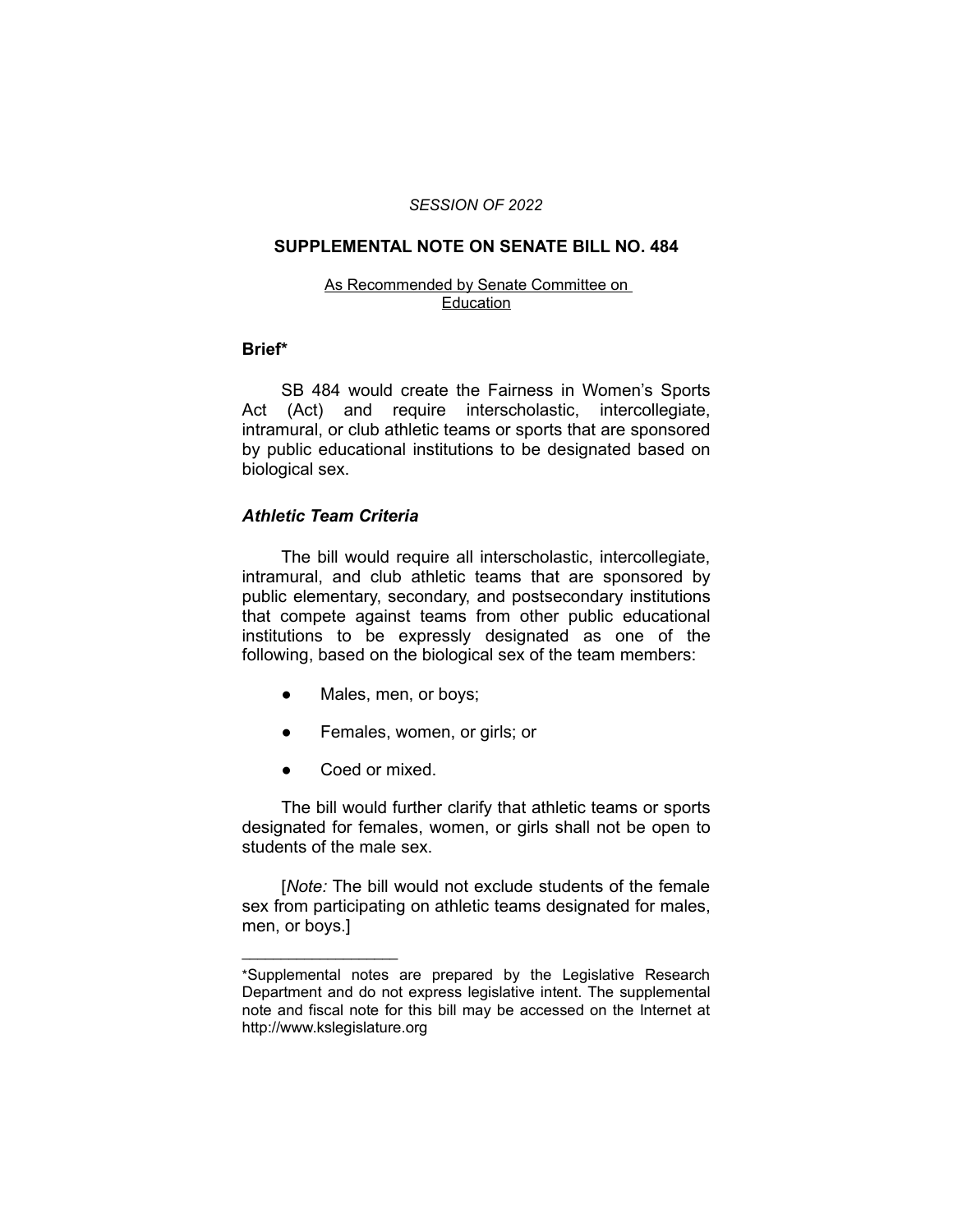## *Rules and Regulations*

The bill would require the Kansas State High School Activities Association (KSHSAA), the State Board of Regents, and the governing bodies for municipal universities, community colleges, and technical colleges to adopt rules and regulations for the implementation of the designations of their athletic teams.

# *Prohibition of Complaints*

The bill would prohibit governmental entities, licensing organizations, accrediting organizations, or athletic associations or organizations from taking the following actions against public educational institutions that maintain separate teams for students of the female sex:

- Entertaining a complaint;
- Opening an investigation; or
- Taking other adverse actions.

# *Resolving Violations*

In the event of a violation of the Act, the bill would allow the following individuals and organizations to file civil suit and seek relief in the form of monetary damages, reasonable attorney fees, and other appropriate relief:

- Any student deprived of an athletic opportunity or who suffers direct or indirect harm by a violation of the Act;
- Any student subjected to retaliation or other adverse action by a public educational institution or athletic association for reporting a violation of the Act; or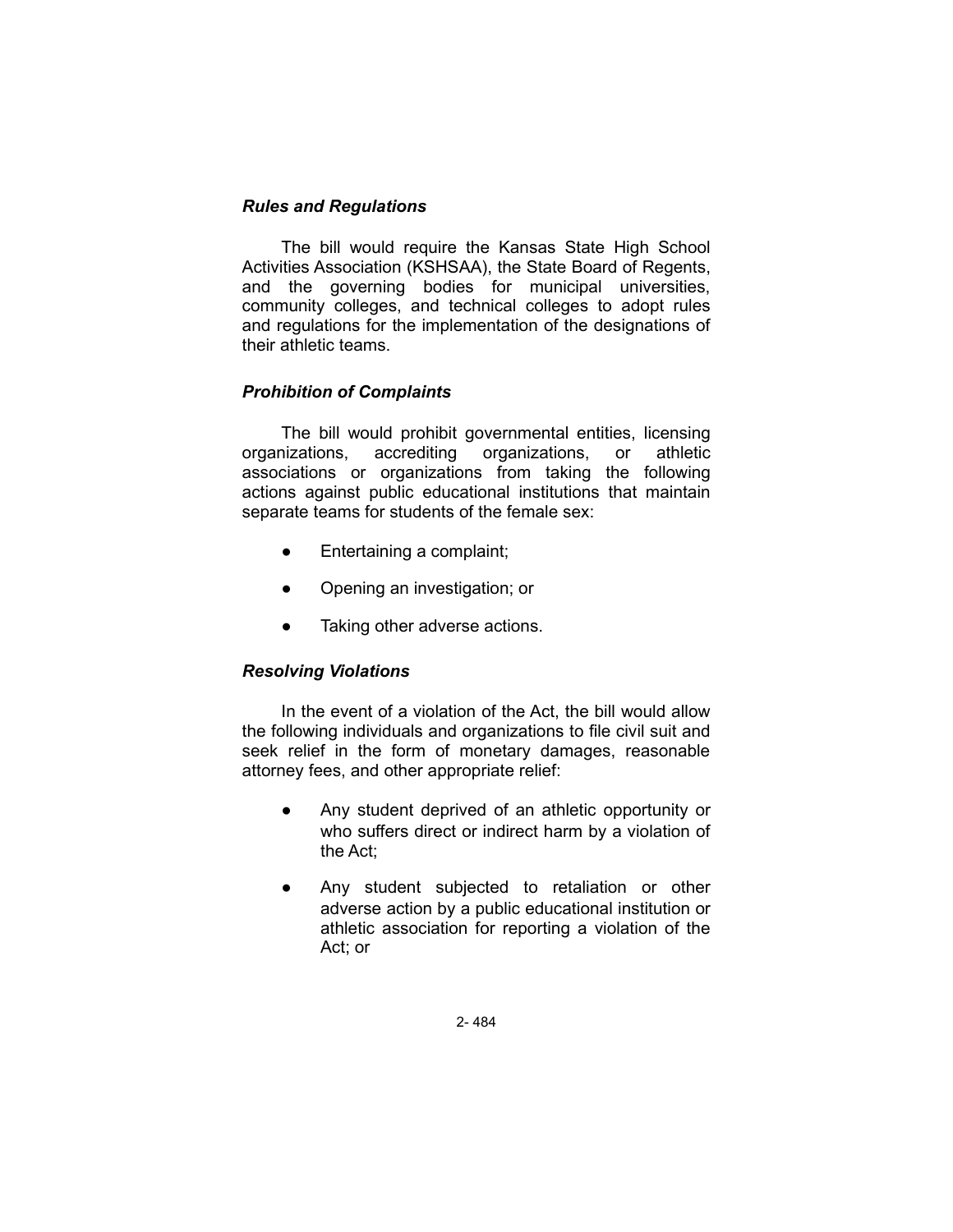Any public education institution that suffers direct or indirect harm as a result of a violation of the Act.

The bill would require all civil actions to be initiated no later than two years after the harm occurred.

### *Severability*

The bill would declare all sections of the Act to be severable in the event one or more sections are determined to be invalid.

### **Background**

The bill was introduced by the Senate Committee on Education at the request of Senator Erickson.

[*Note:* The bill contains provisions contained in 2021 SB 208, as amended by the Senate Committee on Education, and 2021 SB 55, which was vetoed by the Governor.]

### *Senate Committee on Education*

In the Senate Committee hearing, **proponent** testimony was provided by Senator Erickson, Senator Steffen, and Representative Ehardt of Idaho. Proponent testimony also was provided by representatives of the Alliance Defending Freedom, Chart Consulting, and Kansas Family Voice and by private citizens. The proponents generally indicated the bill is necessary to ensure biological females can fairly participate in athletics due to the distinct physiological advantages held by biological males over biological females. Written-only proponent testimony was provided by a representative of the City of Shawnee and by private citizens.

**Opponent** testimony was provided by Representatives Byers, Meyer, Ruiz, and Woodard. Opponent testimony was also provided by representatives of the ACLU-Kansas,